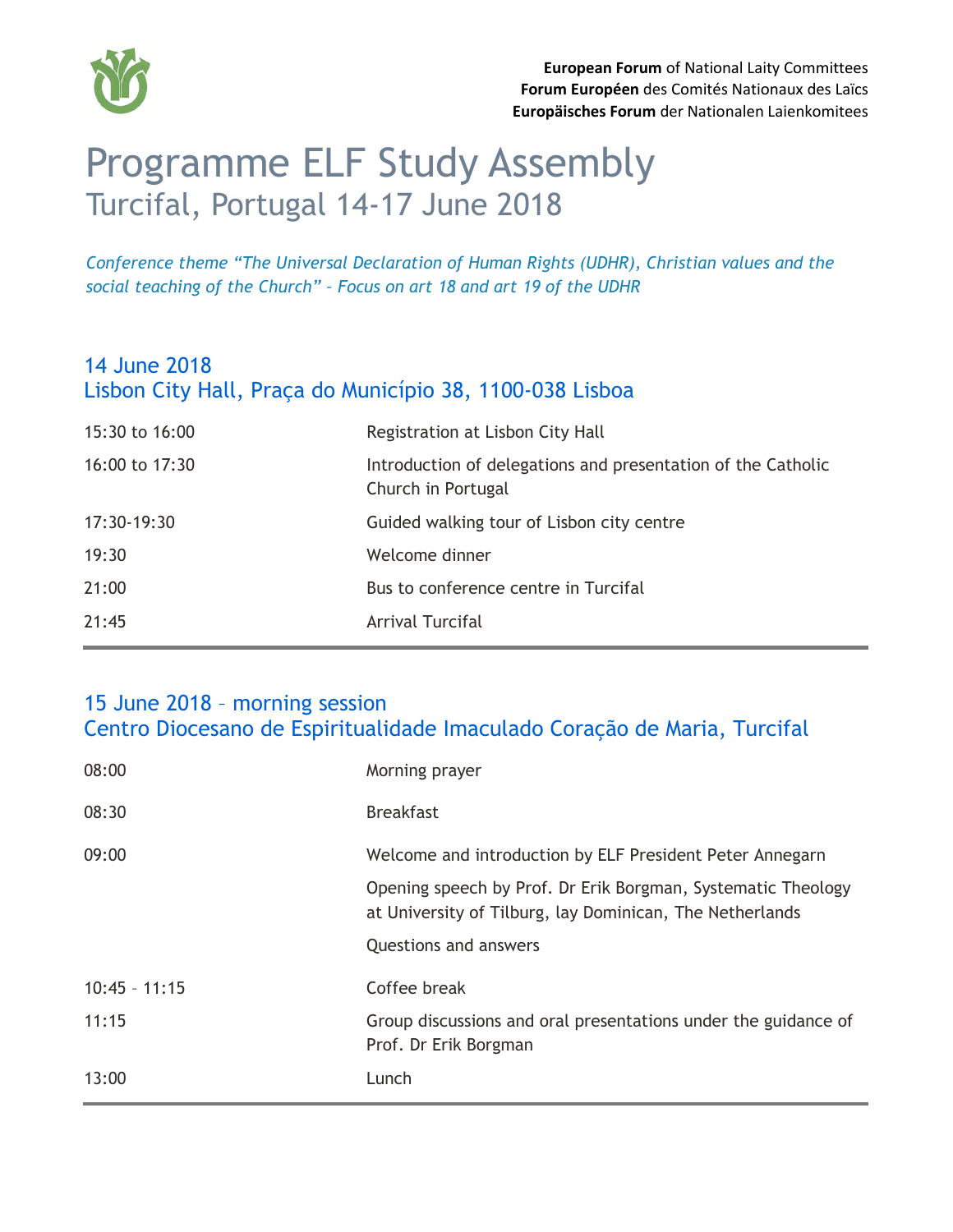

### 15 June 2018 – Afternoon session Centro Diocesano de Espiritualidade Imaculado Coração de Maria, Turcifal

| 15:00       | Panel discussion on Poverty and Refugees, led by Prof. Dr Erik<br>Borgman with participation of:                  |
|-------------|-------------------------------------------------------------------------------------------------------------------|
|             | Dr. Isabel Jonet, Director of the Food Bank against Hunger                                                        |
|             | Dr. André Costa Jorge, Director of Jesuit Refugee Service<br>Portugal                                             |
| 16:30-17:00 | Coffee break                                                                                                      |
| 17:00       | Panel discussion on Interreligious Dialogue and Education, led<br>by Prof. Dr Erik Borgman with participation of: |
|             | Dr. Henrique Mota, Director of the Federation of European<br>Publishers                                           |
|             | Dr. Carlos Palma, General Coordinator of Living Peace<br><b>International Project</b>                             |
| 18:30       | Free time                                                                                                         |
| 19:30       | Dinner                                                                                                            |
| 20:45       | Social evening                                                                                                    |

#### 16 June 2018 – morning session Centro Diocesano de Espiritualidade Imaculado Coração de Maria, Turcifal

| 13:00         | Lunch                                 |
|---------------|---------------------------------------|
|               | Preparation of ELF statement          |
| 11:15         | Presentation from group work          |
| $10:45-11:15$ | Coffee break                          |
| 09:00         | Group work on yesterday's discussions |
| 08:30         | <b>Breakfast</b>                      |
| 08:00         | Morning prayer                        |